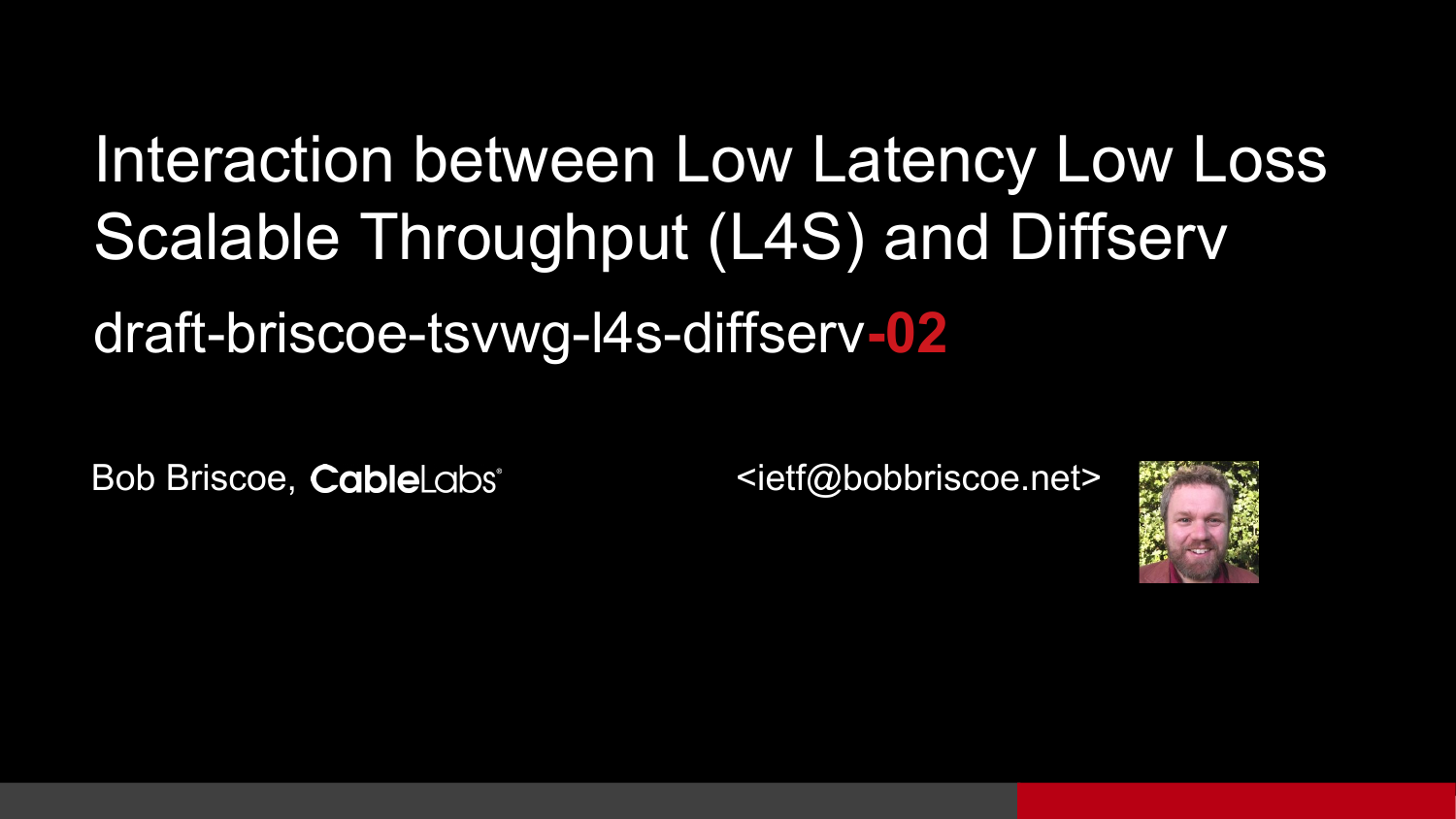#### Other Identifiers Complementing L4S – recap #1  $\cdot$  Eg.1) Inclusion • Eg.2) Exclusion • Default classifier on 2-bit ECN field in IP header (v4 or v6)  $\bullet$  if ECT(1) or CE, forward to L4S Codepoint ECN bits Not-ECT 00 ECT(0) 10  $ECT(1)$  01 CE 11 3  $\frac{1}{2}$ **ECN** Classifier L4S:  $[X1]$ Classic: [X0] 1 L4S marker Classic drop or marking Alassic sender Scalabl sender Coupling. **AND** optionally **BEFORE** optionally • Add traffic into L queue • MUST be compatible with L4S • Classifier on any other field • source or dest. IP address, VLAN ID • L7 protocol (e.g. DNS, LDAP) • Local or Global DSCP (e.g. EF, VA, NQB) • Exclude traffic from L queue • Depends on local policy • security: e.g. malicious hosts • commercial: e.g. lower-tier customers

- Local-use classifiers only
	- addresses, local-use DSCPs

strict priority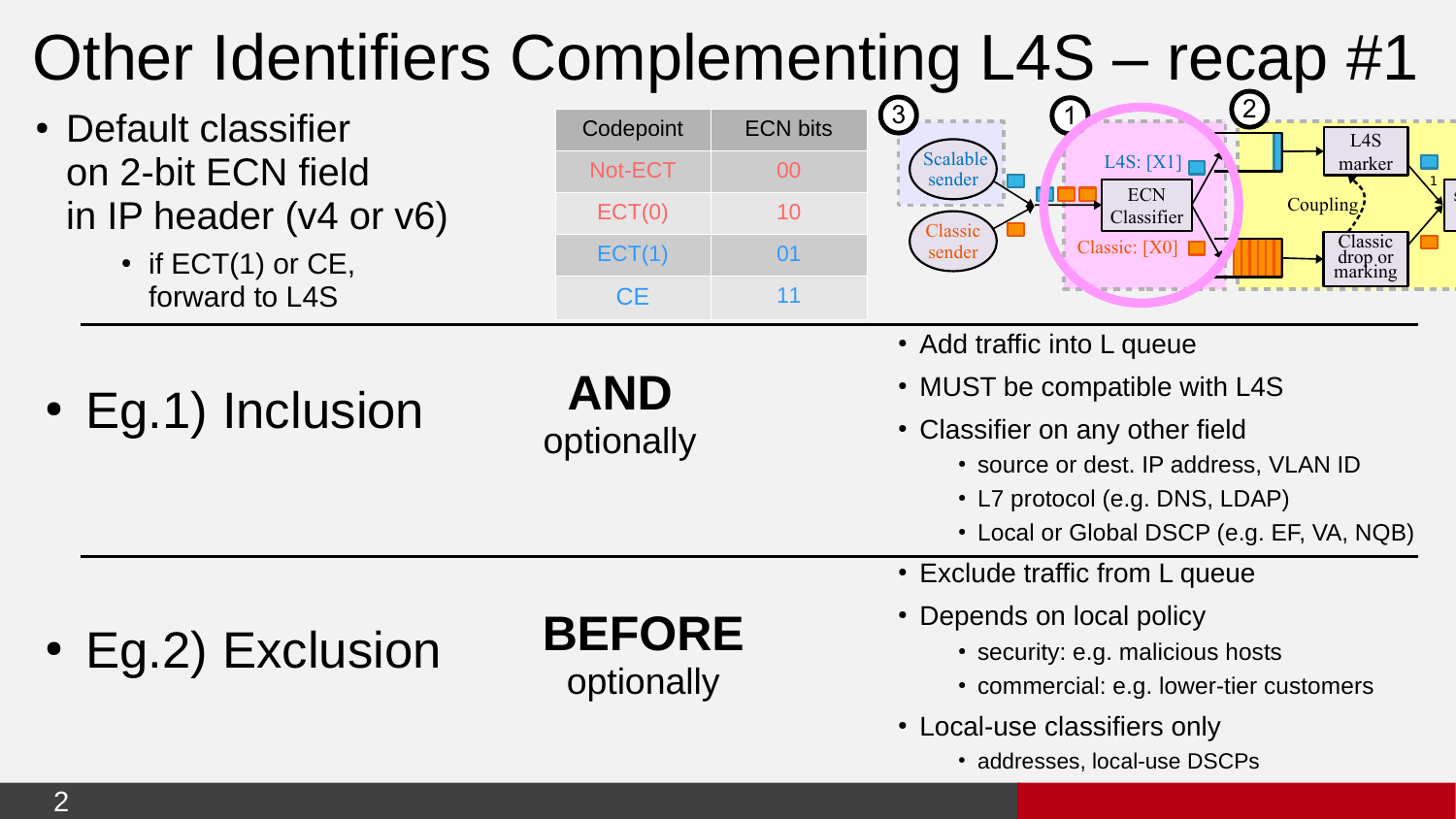### Mapping Diffserv Service Classes [RFC4594] to L4S<br>Friendal School of the Sulting Latency & Classic queues) (if operator solely offers Latency & Classic queues)

| <b>Service Class Name</b>   | <b>DSCP Name</b>         | <b>DSCP Value</b> | App example                      | <b>AQM</b> | <b>LLD</b>    |
|-----------------------------|--------------------------|-------------------|----------------------------------|------------|---------------|
| <b>Network Control</b>      | CS <sub>7</sub>          | 111000            | (Resv'd for) Network routing     | Y & N      | L if ECT1     |
| <b>Network Control</b>      | CS <sub>6</sub>          | 110000            | Internetwork routing             | Y & N      | L if ECT1     |
| <b>OAM</b>                  | CS <sub>2</sub>          | 010000            | Ops, admin, mgmt & provis'ng     | Y & N      | L if ECT1     |
| Signalling                  | CS <sub>5</sub>          | 101000            | IP telephony signalling          | N.         | $L^1$ if ECT1 |
| Telephony                   | EF                       | 101110            | IP telephony bearer              | N          |               |
|                             | Voice Admit <sup>1</sup> | 101100            | Admission-control'd IP telephony | N          | $L^1$         |
| Real-Time Interactive       | CS4                      | 100000            | Video conf & interactive gaming  | N          | L if ECT1     |
| <b>MM Conferencing</b>      | $AF4x$ ; $x=1,2,3$       | 100{01,10,11}0    | H.323/V2 video conf. (adaptive)  | Y          | L if ECT1     |
| <b>Broadcast Video</b>      | CS <sub>3</sub>          | 011000            | Broadcast TV & live events       | N          | L if ECT1     |
| <b>Multimedia Streaming</b> | AF3x; x=1,2,3            | 011{01,10,11}0    | Streamed video & audio           | Y          | L if ECT1     |
| Low Latency Data            | $AF2x$ ; $x=1,2,3$       | 010{01,10,11}0    | Client-server transactions, Web  | Y          | L if ECT1     |
| <b>High Thrughput Data</b>  | $AF1x$ ; $x=1,2,3$       | 001{01,10,11}0    | Store and forward applications   | Y          | L if $ECT1^2$ |
| <b>Standard</b>             | DF (CS0)                 | 000000            | Undifferentiated applications    | Y          | L if ECT1     |
| Low Priority Data           | LE <sup>3</sup>          | $000001^3$        | Any flow with no b/w assurance   | Y          | L if $ECT14$  |

© CableLabs, 2018. Do not share this material with anyone other than CableLabs Members, and vendors under CableLabs NDA if applicable.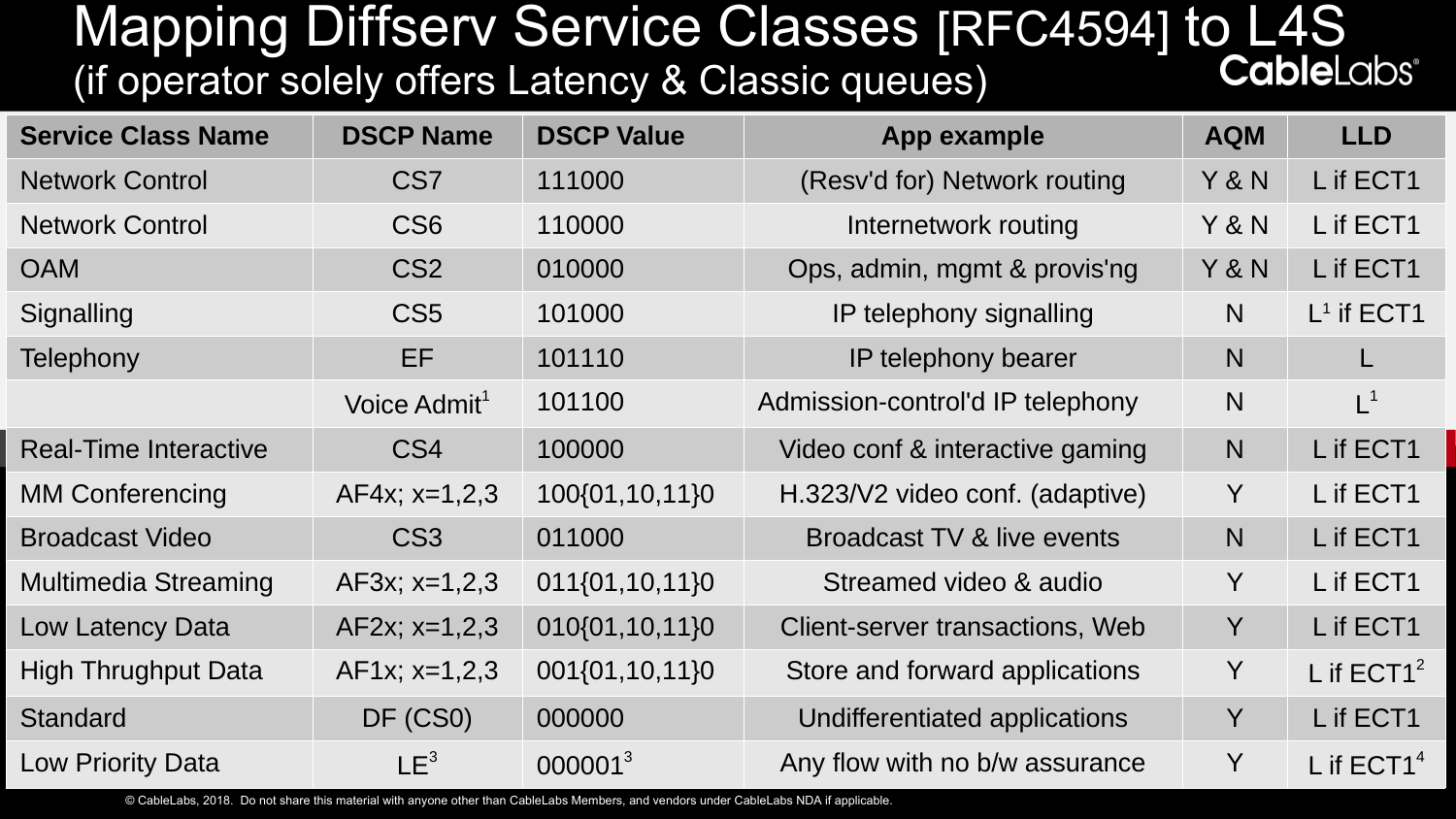Mapping Diffserv Service Classes [RFC4594] to L4S (if operator solely offers Latency & Classic queues)

- footnotes for the previous table
- "L if ECT1" is not classified into L 'cos of its DSCP
- Non-Queue-Building (NQB) too early to include, but it would be 'L'
- 1. CS5 would be 'L' if not commonly mapped to b'cast video
- 2. RFC5865 gives Voice Admit priority over EF
- 3. To take advantage of scalable congestion control
- 4. Less Effort [draft-ietf-tsvwg-le-phb] update to RFC4594
- 5. Flows using LE SHOULD also use LE congestion ctrl
- $\overline{4}$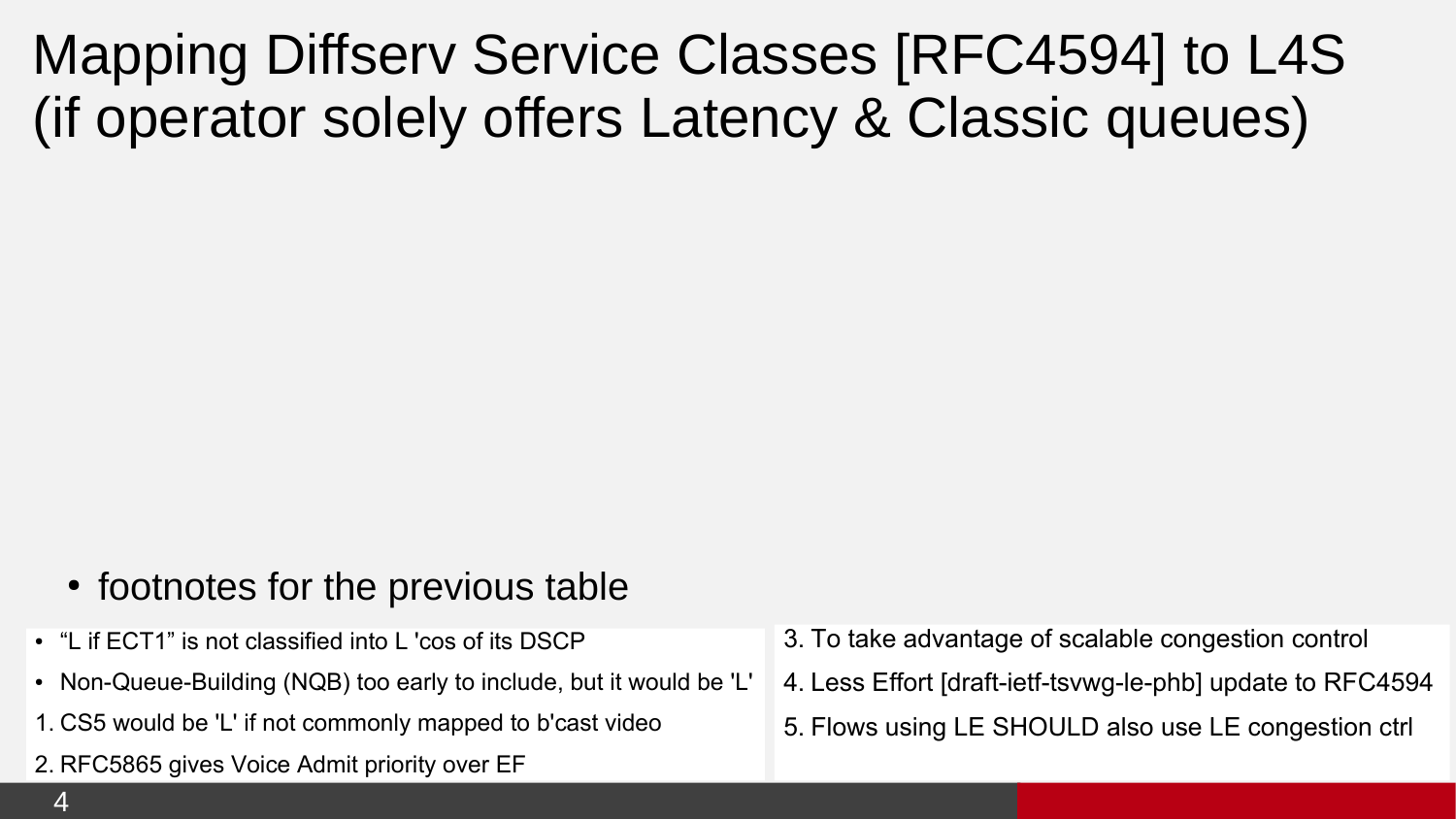## L4S within Diffserv queuing hierarchy – recap #2

- Previous examples split Default class (BE) into two
- Operator may want to offer additional bandwidth priority services
	- not usually necessary for public Internet
	- beyond scope of core L4S drafts
- For ecn-I4s-id, the important points are:
	- Global or Local-use DSCPs
	- Two main classification types:
		- –PHBs before DualQ (eg.3)
		- –PHBs after one of the DualQs
		- –or both



Later talk (I4s-diffserv)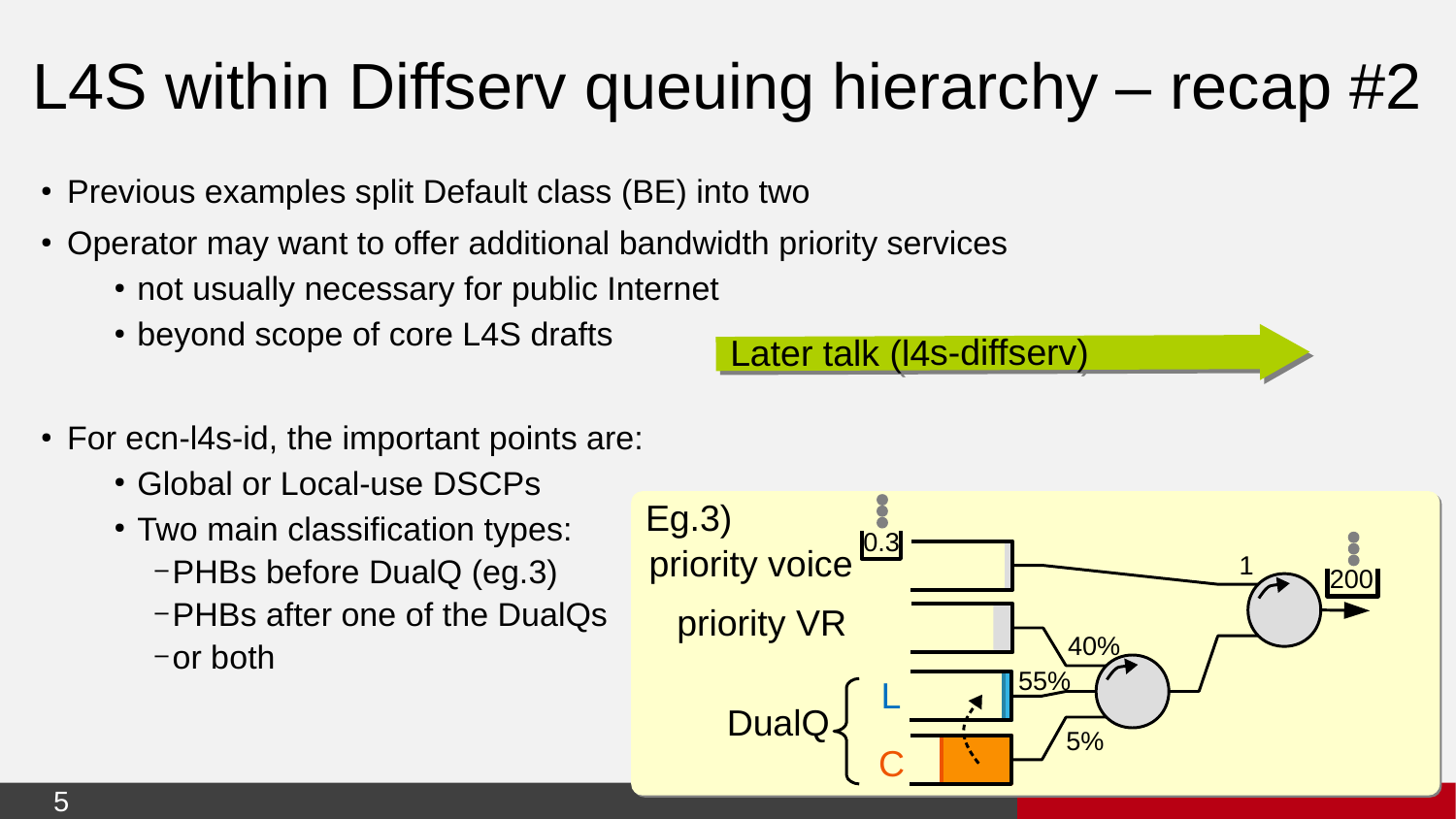#### Mapping Diffserv Service Classes [RFC4594] to L4S<br>It operator solely offers Latency & Classic queues) (if operator solely offers Latency & Classic queues)

| <b>Service Class Name</b>    | <b>DSCP Name</b>   | <b>AQM</b>   | <b>Mechanism</b> | Latency<br><b>Separation?</b> |
|------------------------------|--------------------|--------------|------------------|-------------------------------|
| <b>Network Control</b>       | CS <sub>7</sub>    | Y & N        | Fig 1 or 2       | Y                             |
| <b>Network Control</b>       | CS <sub>6</sub>    | Y & N        | Fig $1$ or $2$   | Y                             |
| <b>OAM</b>                   | CS <sub>2</sub>    | Y & N        | Fig $1$ or $2$   | Y                             |
| Signalling                   | CS <sub>5</sub>    | N            | Fig $1$          | N                             |
| <b>Telephony</b>             | EF                 | $\mathsf{N}$ | Section 4.2      | N                             |
| <b>Voice Admit</b>           | <b>VA</b>          | $\mathsf{N}$ | Section 4.2      | N                             |
| <b>Real-Time Interactive</b> | CS4                | N            | Fig 2            | Y                             |
| <b>MM Conferencing</b>       | $AF4x$ ; $x=1,2,3$ | Y            | Section 5        | Y                             |
| <b>Broadcast Video</b>       | CS <sub>3</sub>    | $\mathsf{N}$ | Fig $2$          | N                             |
| <b>Multimedia Streaming</b>  | $AF3x; x=1,2,3$    | Y            | Section 5        | Y                             |
| Low Latency Data             | $AF2x$ ; $x=1,2,3$ | Y            | Section 5        | Y                             |
| <b>High Thrughput Data</b>   | $AF1x; x=1,2,3$    | Y            | Section 5        | Y                             |
| <b>Standard</b>              | DF (CS0)           | Y            | Section 3        | Y                             |
| Low Priority Data            | LE <sup>3</sup>    | Y            | Section 4.3      | n/a?                          |